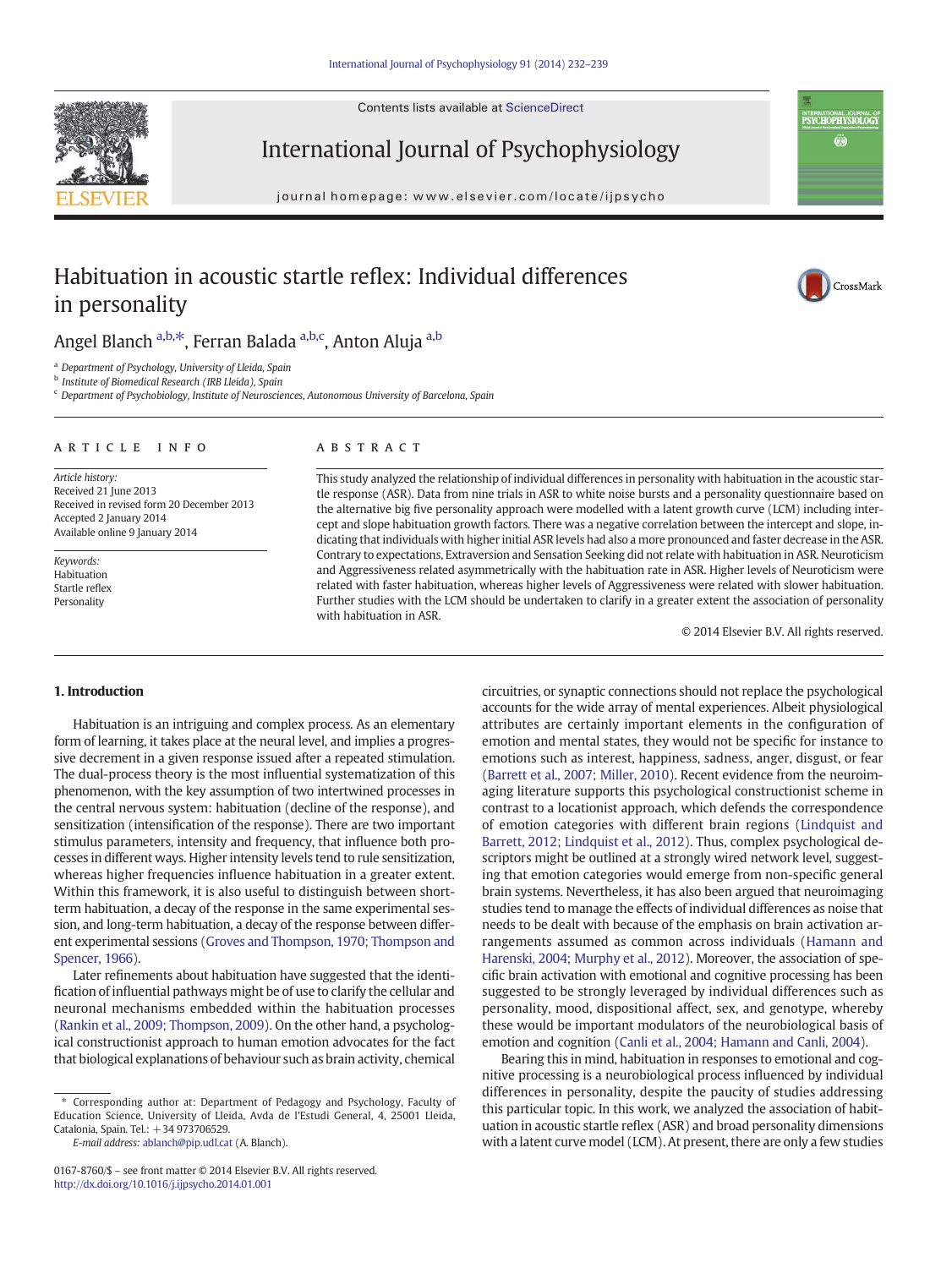addressing the interrelationship of habituation in ASR, and to the best of our knowledge, only one study has employed the LCM. More specifically, there are at least three main interrelated substantial reasons why this is a meaningful topic of study. First, habituation might be a core mechanism underlying the biological background in personality insofar as there are in fact noticeable individual differences in habituation processes. Thus, studying its relationship with personality may contribute to a better understanding of the biology and psychophysiological aspects of personality. Second, startle habituation has been considered as a basis for judgement and consideration of impairments in several functions such as motor or cognitive responses. Including personality measures in both, basic and applied studies about ASR and its habituation phenomenon may be more informative and particularly useful in the study of mental disorders because of their links with extreme scores in personality variables. Finally, there is a wealth of studies about the ASR, although little consideration has been given to the startle habituation blocks usually presented before the experimental part, due in part to the diversity of methods used to calibrate the habituation process. The proposed method to study the habituation portion in ASR studies, the LCM, has been previously applied to study gender differences (Lane et al., 2013). The present study addresses however the role of broad personality factors in this neurobiological process.

#### 1.1. Characterization of habituation

There is an extensive amount of literature using different methods to portray habituation responses. However, not all of them allow for an easy accommodation of personality traits to determine whether they relate or not with habituation. A common approach consists in adding up single habituation trials into a fewer amount of sections or blocks, and then compare the habituation means amongst the different blocks [\(Blumenthal, 2001; Blumenthal et al., 1995; Bradley et al., 1993](#page--1-0)). Furthermore, regression-based methods attempt to define some sort of habituation function and then correlating the habituation parameters of interest with personality measures, apply the particular model to subgroups of individuals, or contrast the model outcomes with real habituation data [\(Alonso et al., 2005; Gilmore and Thomas, 2002; LaRowe](#page--1-0) [et al., 2006\)](#page--1-0). The calibration of habituation has also been addressed from computational models mainly based in neural networks. Within this approach, habituation is assumed as a synaptic-like scheme aimed to explain some type of subsequent behaviour ([Marsland, 2009; Sirois](#page--1-0) and Mareschal, 2002; Wang, 1994; West and Grigolini, 2010). The latent curve model (LCM) is a more novel approach that has been recently recommended to tap habituation (Lane et al., 2013). The variance– covariance matrix and mean vector of the habituation trials in a given experiment are used to estimate a latent underlying trajectory. The intercept and slope factors define the change in this trajectory by representing the initial level and habituation rate of the studied process, respectively. Hence, apart from allowing estimating the magnitude and direction of habituation initial level and growth rate, it is possible to compare these parameters amongst different groups of individuals, or predict the habituation process with exogenous variables.

#### 1.2. Habituation and individual differences in personality

The pathways by which different personality dimensions might relate with habituation remain largely unclear with only a small amount of research works addressing this topic. Some studies have explored the association of different habituation scenarios with personality traits in open-field investigations with non-human subjects [\(Ellenberg et al.,](#page--1-0) [2009; Martin and Réale, 2008; Rodríguez-Prieto et al., 2011](#page--1-0)). Moreover, research with humans such as patients with schizophrenia ([Akdag et al.,](#page--1-0) [2003; Mason et al., 1997](#page--1-0)), the general healthy population (Martin-Soelch et al., 2006), or undergraduate students [\(Anderson et al., 2011;](#page--1-0) [Blumenthal, 2001; LaRowe et al., 2006](#page--1-0)) suggest that habituation could be associated with individual differences in personality traits.

Most of these studies have relied on the biological foundations of personality [\(Eysenck, 1994; Gray, 1987; Zuckerman, 2005\)](#page--1-0). In accordance with the Eysenck's theory, Extraversion and Neuroticism relate with the cortical and limbic brain systems, respectively. The cortical system deals with the arousal tone elicited by input stimuli, the limbic system with the response and/or regulation of emotional states. Higher scorers in Extraversion would have a lower level of arousal in the ascending reticular activation system (ARAS) in contrast with lower scorers in Extraversion who would display a higher level of arousal. Besides, higher scorers in Neuroticism would be more sensitive to emotions and more prone to anxiety and agitation, in contrast with lower scorers in Neuroticism who would be less arousing and more prone to steadiness under stressful conditions. Gray's theory in turn suggests impulsivity and anxiety as juxtaposed to Eysenck's Extraversion and Neuroticism, and associated with the behavioural activation and inhibition systems (BAS and BIS). The BAS and BIS are thought to be sensitive to signals of either reward or punishment, respectively, and relate with different brain structures connected with either approaching or inhibiting behaviours. Finally, the alternative five model postulated by Zuckerman focusses on the explanation of personality from evolutionary psychology. This model subsumes four major personality dimensions currently found across different personality frameworks plus an activity factor: Extraversion/sociability, Neuroticism/anxiety, constraint vs impulsive Sensation Seeking, and aggression/hostility vs agreeableness.

Extraversion and Neuroticism are the two central personality dimensions addressed in greater depth when analyzing habituation in psychophysiological responses. Overall, it has been suggested that the lower cortical activation level in extroverts would lead them to faster habituation rates than introverts, whereas the higher sensitivity to emotions of higher scorers compared with lower scorers in Neuroticism might relate with abnormally slower habituation rates [\(Cook et al.,](#page--1-0) [1991; Eysenck, 1994; LaRowe et al., 2006; Larsen and Ketelaar, 1991](#page--1-0)). Nevertheless, slower habituation rates in electrodermal activity for high sensation seekers (De Pascalis et al., 2007), and low trait anxious subjects (Wilken et al., 2000) have also been reported. Pioneering research about personality and habituation was mostly focussed on electroencephalography (EEG) and electrodermal response (EDR), and critically scrutinized theoretical and methodological grounds [\(O'Gorman, 1977; Smith et al., 1990](#page--1-0)). Habituation in the acoustic startle response (ASR) and its potential relationship with personality have been studied in a much lesser extent.

#### 1.3. Habituation in acoustic startle response (ASR) and personality

The ASR refers to a quick contraction of the orbicularis oculi muscle which closes the eye and happens at about 30–50 ms after the onset of an auditory stimulus. The ASR has been broadly used to study the neuronal, emotional, and cognitive basis of sensor motor responses and information processing [\(Blumenthal et al., 2005; Filion et al.,](#page--1-0) [1998; Lang et al., 1990](#page--1-0)). Nevertheless, although habituation might have the capability to modulate ASR ([Bradley et al., 1993; Koch, 1999](#page--1-0)), it has also been argued that the eye blink component might not habituate likewise the rest of the startle response (Carlsen et al., 2011). As far as we know, there is no research about habituation and personality with the LCM approach. The present study relies on this method because it provides a useful framework to study patterns of change in ASR habituation, and more importantly, the exploration of the potential links of habituation in ASR with individual differences in personality. Moreover, no research works have analyzed the association of personality as measured with the broad dimensions derived from the Zuckerman's alternative big five model (Zuckerman, 2005) with habituation in ASR. The aim of this study was therefore, to evaluate whether these personality broad dimensions were related with growth trajectories in ASR as gauged by a LCM.